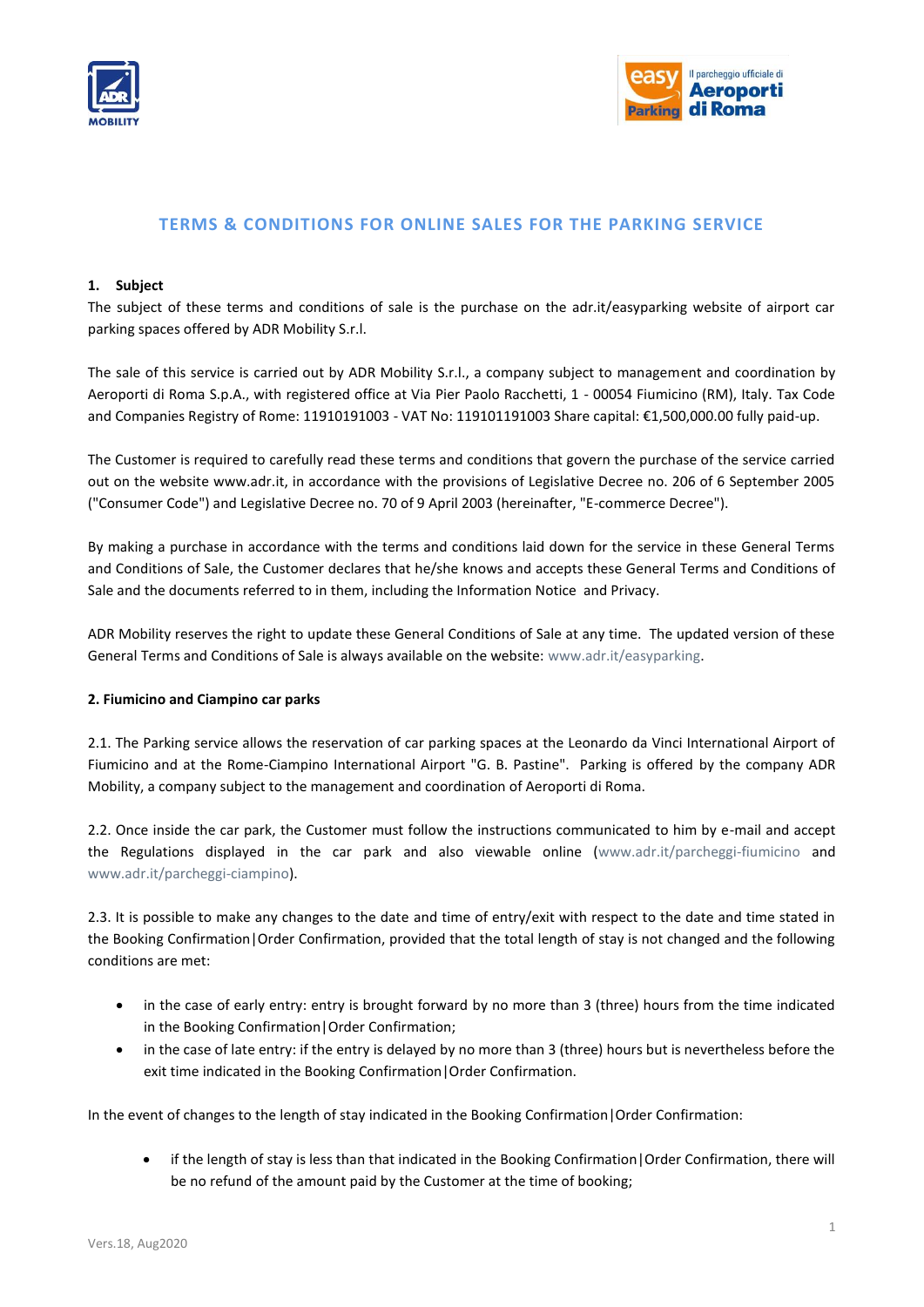



- if the length of stay is more than 3 (three) hours longer than that indicated in the Booking Confirmation|Order Confirmation, from the fourth hour onwards, the following full daily rates will apply:
	- o P-Terminal ABCD: €9.50 per day
	- o P-Long Stop Uncovered: €5.00 per day
	- o P-Long Term Uncovered: €6.00 per day
	- o P-Moto: €8.00 per day
	- o P-Executive T1-T3: €13.50 per day
	- o P3-P4-P5-P6-P7: €6.00 per day.

### **The additional amount must be paid before leaving the car park.**

2.4 Failure to use the voucher due to contingent causes of any nature, including force majeure, shall entitle the customer to request a new voucher to be used within 6 (six) months from the date of issue.

2.5. The customer may cancel or modify his/her order confirmation|booking confirmation relating to the parking service no later than one hour before the entry time indicated in the order confirmation|booking confirmation by accessing the purchase page indicated in the e-mail received which redirects the customer to the ADR Mobility website: easyparking.adr.it

a) In the event of a cancellation, the Customer will receive a voucher valid for 6 months which he/she can use for a subsequent purchase of the same service at: adr.it/easyparking. The code is non-refundable and cannot be converted into cash. It can only be used for one purchase and, if the parking service requested is for a lower amount, the difference cannot be refunded.

b) In the event of changes to the stay or use of the voucher for less time than that purchased, the difference will not be refunded. If the change results in a higher price than that already paid, the difference in price must be paid. In the event of a change to the purchased parking space, it will not be possible to change the previously selected parking space and payment method.

2.6. For changes and/or cancellations of online bookings and purchases made on third party websites (airlines, business partners, parking software, etc.), please refer to the Conditions of Sale relating to the partner on whose site the purchase was made.

2.7. To request further information on the car parking service, you can send an e-mail to: [easyparking@adrmobility.it](mailto:easyparking@adrmobility.it) indicating the service requested, contact details for the person to be contacted, date of booking, departure flight.

### **3. Fees - Methods of Payment - Invoicing**

3.1. The price of the services is inclusive of VAT, except as specified below. In fact, if the services are rendered to customers who are not resident in Italy (both EU and non-EU), there is no VAT due to the absence of the territorial prerequisite (ex art. 7-ter of Italian Presidential Decree no. 633/72): however, the price remains unchanged, which in this case will be net of VAT not due.

3.2. There are no additional surcharges other than those indicated at the time of purchase, except for any bank or postal commissions.

3.3 All payments made by the Customer may only be made by the following credit cards: American Express, Visa, Mastercard, Diners and Maestro.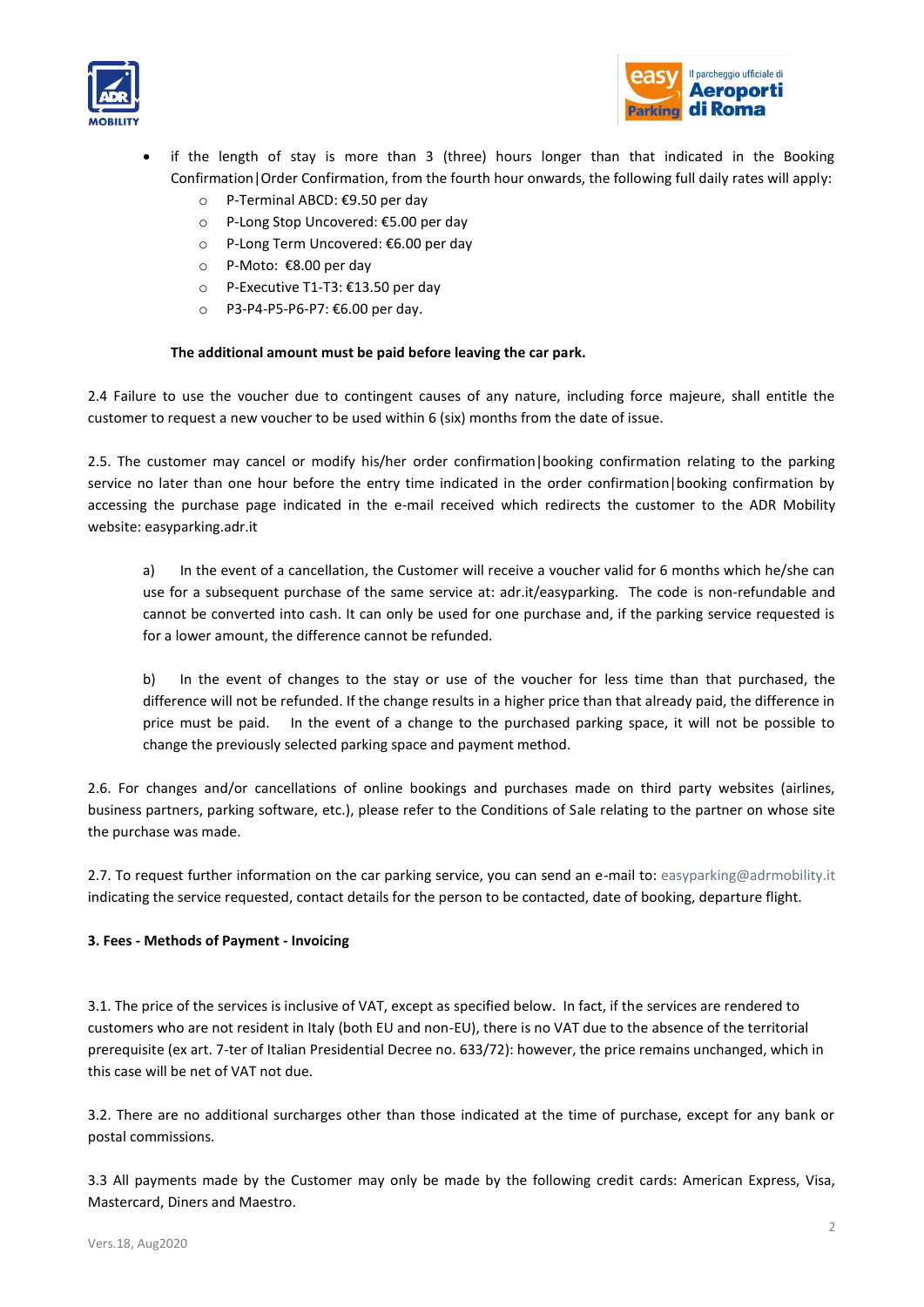



3.4. Some of the data relating to the order number, the amount to be paid and the payment made, necessary for the purchase of the service requested, will be exchanged between ADR Mobility, ADR and the Bank on special protected lines and with all the guarantees provided by the use of security protocols provided by the payment methods.

ADR will not be in possession of the data and number of the credit card used for the purchase as this information will be handled exclusively by the Bank.

3.5. The fees for the services rendered will always be invoiced by ADR Mobility. To this end, when purchasing online, the customer must fill in the sections relating to his/her personal and financial details. On completion of the payment transaction, ADR Mobility will send the invoice for the service purchased by e-mail to the stated address.

### **4 . Cancellation and Modification of Order|Booking**

4.1. Once the Customer has received the Order Confirmation or Booking Confirmation, he/she may request its cancellation in accordance with the provisions of article 2.5 of these General Conditions of Sale.

4.2. Once the Client has received the Order Confirmation or Booking Confirmation, he/she may in any case change his/her booking for the purchased service, in accordance with the provisions of these General Conditions of Sale.

# **5. Use of the Parking Service by third parties**

Any person in possession of the Order Confirmation or Booking Confirmation is entitled to use the purchased service independently of the person who purchased the service or who is named in the Order Confirmation or Booking Confirmation as the purchaser of the service.

### **6. Privacy policy**

### 1**.** Data Controller:

ADR Mobility S.r.l. with registered office in Via Pier Paolo Racchetti, 1 - 00054 Fiumicino (Rome), Italy.

2. Types of data processed: The data processed by ADR Mobility includes personal information, such as: name, surname, vehicle registration number and e-mail address.

3. Purposes and legal basis for such processing: ADR Mobility will process your personal data, upon your request, exclusively for the purposes of purchasing airport e-commerce services for passengers The provision of data is necessary for the pursuit of the above-mentioned purpose; in the event of your refusal to process the data, it will not be possible to provide the services requested online. Parties who also enter data on behalf of third parties (their family members, friends, colleagues, etc.) declare: (i) to have had the consent of the person concerned to enter his/her data and the related request for the service; (ii) (ii) they will inform him/her of the contents of this page. Furthermore, your specific and separate consent may be requested for the use of your data for direct marketing purposes, in particular to send you newsletters on airport and air transport services, commercial promotions and corporate advertising. The provision of the aforementioned data is optional and, in the event that you do not give your consent to the processing of your data, the newsletter service will not be provided to you without, however, affecting the possibility of using the other services connected with the use of the e-commerce service.

4. Processing methods: The data are processed in compliance with the regulations in force by means of manual, computerised and electronic tools, with logic strictly related to the purposes indicated, so as to guarantee the security and confidentiality of the data.